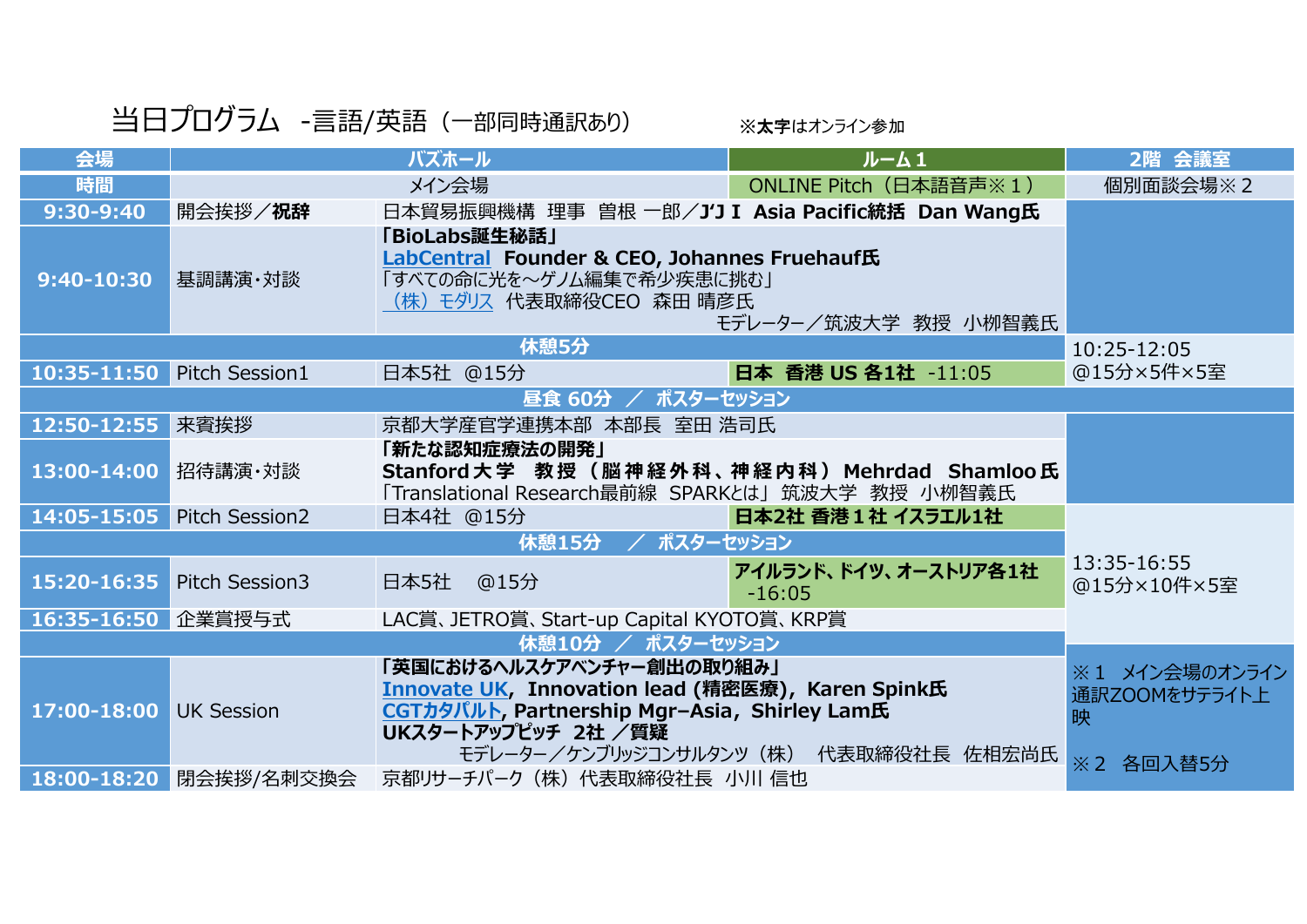ピッチ登壇スケジュール案 ※メキはオンライン参加

| 会場                         | メイン会場 (バズホール)                            |                        | サテライト兼ONLINE Pitch (ルーム1)                                           |                               | 個別面談会場5室    |
|----------------------------|------------------------------------------|------------------------|---------------------------------------------------------------------|-------------------------------|-------------|
| 9:30-9:40                  | 開会挨拶/祝辞<br>MC/松崎                         |                        |                                                                     |                               |             |
| 9:40-10:30                 |                                          | 基調講演&対談                | <b>LabCentral</b><br><b>/ モダリス</b>                                  | MC/小栁先生                       |             |
|                            |                                          |                        | 休憩5分                                                                |                               | 10:25-10:40 |
| 10:35-10:50                |                                          | (株) ミーバイオ              |                                                                     | (株) メディラボRFP                  | 10:45-11:00 |
| 10:50-11:05                | Pitch Session1<br>MC/小栁先生<br>他野先生、早乙女先生、 | サウンド (株)               | <b>Online Pitch Session 1</b><br>MC/SARR松田氏<br>J'J I Wang氏、iPark野村氏 | Mononuclear Therapeutics (香港) |             |
| 11:05-11:20                |                                          | (株) Temari             |                                                                     | Norbert Health (アメリカ)         | 11:05-11:20 |
| 11:20-11:35                | 森氏、森田氏、河野氏                               | (株) UniBio             |                                                                     |                               | 11:25-11:40 |
| 11:35-11:50                |                                          | (株) クォンタムオペレーション       |                                                                     |                               | 11:45-12:00 |
| 昼食 60分<br>/ ポスターセッション      |                                          |                        |                                                                     |                               |             |
| 12:50-12:55                | 来賓挨拶<br>MC/松崎                            |                        |                                                                     |                               |             |
| 13:00-14:00                |                                          | 招待講演&対談                | SPARK / 小栁先生 (MCも)                                                  |                               |             |
| 14:05-14:20                | Pitch Session2                           | (株) リンクバイオ             | <b>Online Pitch Session2</b>                                        | 合同会社BeCellBar                 | 13:35-13:50 |
| 14:20-14:35                | MC/河野氏                                   | クアドリティクス (株)           | MC/SARR松田氏                                                          | (株) セツロテック                    | 13:55-14:10 |
| 14:35-14:50<br>14:50-15:05 | 池野先生、早乙女先生、<br>森氏、森田氏、小栁先生               | <b>UMENOKI</b>         | J'J I Wang氏、iPark野村氏                                                | Bone's Technology (香港)        | 14:15-14:30 |
|                            |                                          | Repertoire Genesis (株) | / ポスターセッション<br>休憩15分                                                | Bio Change (イスラエル)            |             |
| 15:20-15:35                |                                          | Veneno Technologies(株) |                                                                     | MEDICUS AI (オーストリア)           | 14:35-14:50 |
| 15:35-15:50                | Session3<br><b>Pitch</b>                 | (株) ハカレル               | <b>Online Pitch Session2</b>                                        | <b>Bicoll GmbH (ドイツ)</b>      | 14:55-15:10 |
| 15:50-16:05                | MC/小栁先生<br>池野先生、早乙女先生、<br>森氏、森田氏、河野氏     | ひむかAMファーマ (株)          | MC/SARR松田氏                                                          | Patient Facient (アイルランド)      | 15:15-15:30 |
| 16:05-16:20                |                                          | bitBiome (株)           | J'J I Wang氏、iPark野村氏                                                |                               | 15:35-15:50 |
| 16:20-16:35                |                                          | (株)ディビィ                |                                                                     |                               | 15:55-16:10 |
| 16:35-16:50                |                                          | 企業賞授与式                 |                                                                     |                               | 16:15-16:30 |
| 休憩10分 / ポスターセッション          |                                          |                        |                                                                     |                               |             |
| 17:00-18:00                | <b>UK Session</b>                        | Dr.Spink / Dr.Lam      | 17:40-17:50 VacV, iSTEM-Tx                                          | Mr. Saso                      |             |
| 18:00-18:20                | 閉会挨拶・記念撮影@バズホール MC/松崎 ⇒ 名刺交換会            |                        |                                                                     |                               |             |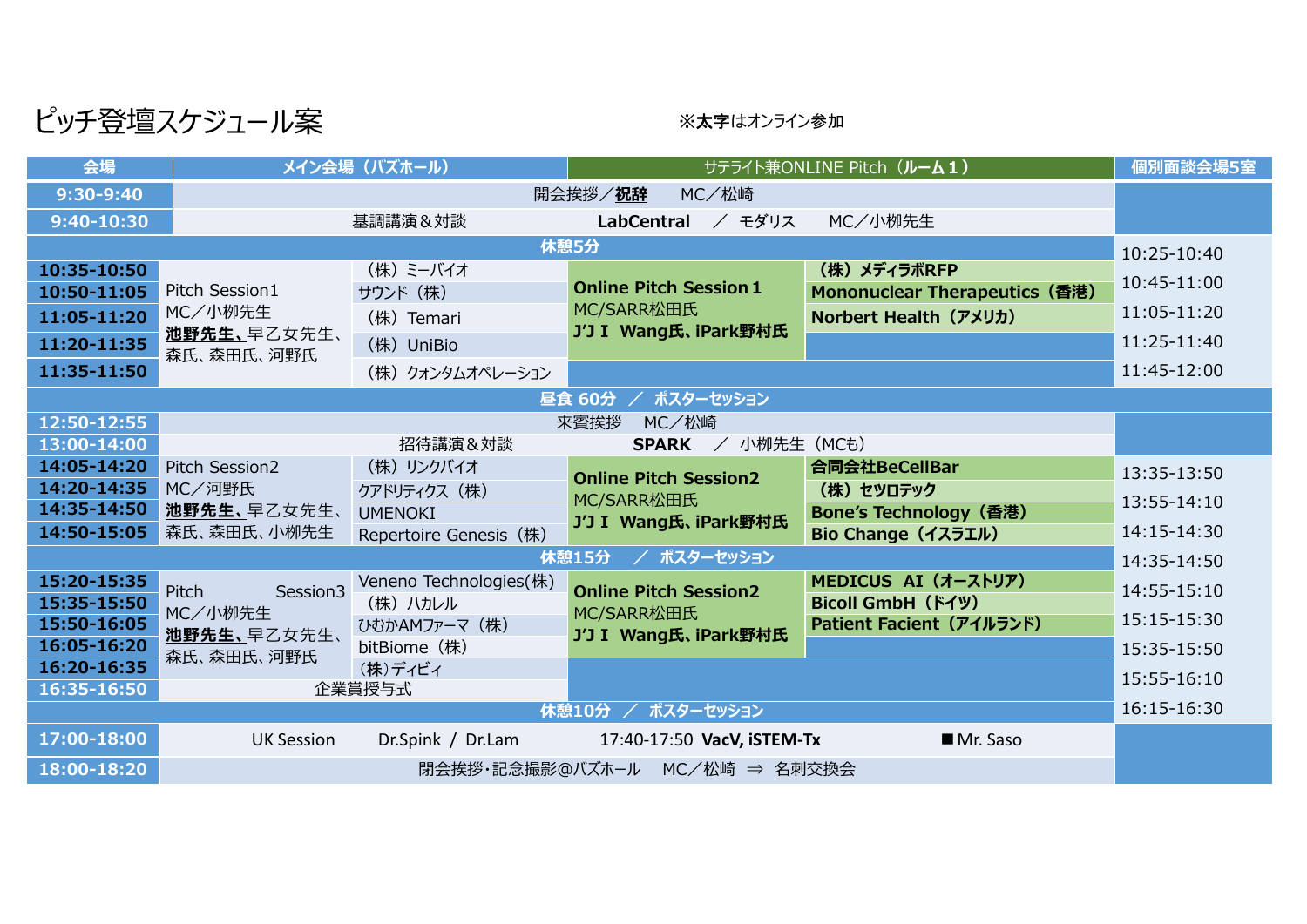## **PROGRAM SHIPS STATE PROGRAM**

※ **Bolded is online participation**

| Venue                                       |                                                  | <b>Buzz Hall (Main Venue)</b>                                                                                                                                                                                                                                                                               | $Room 1 *$                   | <b>Individual Meetings</b>           |  |
|---------------------------------------------|--------------------------------------------------|-------------------------------------------------------------------------------------------------------------------------------------------------------------------------------------------------------------------------------------------------------------------------------------------------------------|------------------------------|--------------------------------------|--|
| 9:30-9:40                                   | Opening                                          | Ichiro Sone, Executive Vice President, JETRO                                                                                                                                                                                                                                                                |                              |                                      |  |
|                                             |                                                  | Dan Wang, MD, Head, Asia Pacific, J'J INNOVATION                                                                                                                                                                                                                                                            |                              |                                      |  |
| $9:40-10:30$                                | Keynote Speech<br>Dialogue                       | "The birth episode of BioLabs"<br>Johannes Fruehauf, MD, PhD, Founder & CEO, LabCentral<br>"Every Life Deserves Attention-The switch is the key"<br>Haruhiko Morita, President & CEO, Modalis Therapeutics Corp.<br>Moderator: Tomoyoshi Koyanagi, PhD, Professor, University of Tsukuba                    |                              |                                      |  |
|                                             | 10:25-12:05                                      |                                                                                                                                                                                                                                                                                                             |                              |                                      |  |
| 10:35-11:50                                 | <b>Pitch Session1</b>                            | JPN <sub>5</sub>                                                                                                                                                                                                                                                                                            | <b>JPN 1 HK1 US 1 -11:05</b> | @15min×25mtgs                        |  |
|                                             |                                                  |                                                                                                                                                                                                                                                                                                             |                              |                                      |  |
| 12:50-12:55                                 | Greetings                                        | Koji Murota, Head, Office of SACI, Kyoto University                                                                                                                                                                                                                                                         |                              |                                      |  |
| 13:00-14:00                                 | Case Study<br><b>Special Lecture</b><br>Dialogue | "Development of Novel Therapeutics Approaches for Dementia"<br>Mehrdad Shamloo, PhD, Director, Stanford University<br>"What is SPARK? -Forefront of translational research"<br>Tomoyoshi Koyanagi, PhD, Professor, University of Tsukuba                                                                    |                              |                                      |  |
| 14:05-15:05                                 | <b>Pitch Session2</b>                            | JPN 4                                                                                                                                                                                                                                                                                                       | JPN 2 HK 1 ISR 1             |                                      |  |
| <b>Poster Session 15min</b><br><b>BREAK</b> |                                                  |                                                                                                                                                                                                                                                                                                             |                              | 13:35-16:55                          |  |
| 15:20-16:35                                 | <b>Pitch Session3</b>                            | <b>IRL 1 GER 1 AUT 1-16:05</b><br>JPN <sub>5</sub>                                                                                                                                                                                                                                                          |                              | @15min×50mtgs                        |  |
| 16:35-16:50                                 | Commendatory                                     | LAC Award, JETRO Award, Startup Capital Kyoto Award, KRP Award                                                                                                                                                                                                                                              |                              |                                      |  |
|                                             |                                                  |                                                                                                                                                                                                                                                                                                             |                              |                                      |  |
| 17:00-18:00                                 | <b>UK Session</b>                                | "The Initiatives to create healthcare ventures in the UK"<br>Karen Spink, PhD, Innovation lead-Precision medicine, Innovate UK<br>Shirley Lam, PhD, Business Development Mgr.-Asia, CGTCATAPULT<br>UK Start-up Pitch 2companies +QA<br>Moderator: Hirotaka Saso, Country Mgr., JAPAN, Cambridge Consultants |                              | *Satellite and Online<br>Pitch venue |  |
| 18:00-18:20                                 | Closing/NWorking                                 | Nobuya Ogawa, President, KYOTO RESEARCH PARK CORP.                                                                                                                                                                                                                                                          |                              |                                      |  |